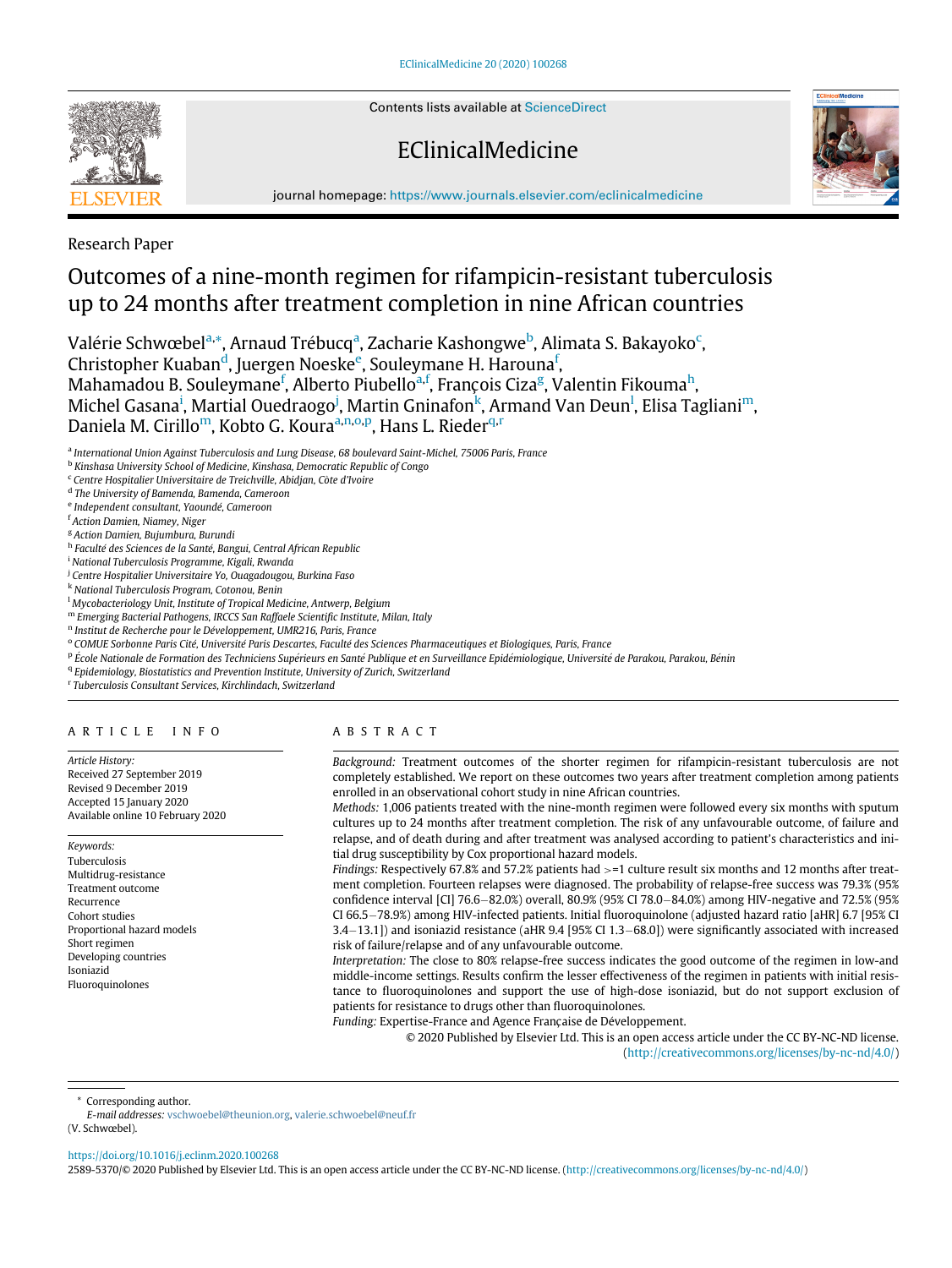#### Research in context

## Evidence before this study

Treatment outcome of patients with multidrug-resistant tuberculosis (MDR-TB) is poor with low proportions of success worldwide, and few data are available on the frequency of relapses after treatment completion. Treatment recommendations released by the World Health Organization (WHO) are conditional and based on low quality of evidence due to the lack of clinical trial results. Until 2016, recommended regimens lasted 20 months or more with 8 months of injectable drugs. After the publication in 2010 and 2014 of results of an observational study in Bangladesh showing >80% success with a 9 month standardized regimen, similar success rates with this shorter regimen were reported in several observational studies conducted in low-income countries. The STREAM study, the first ever randomized clinical trial on MDR-TB regimens, demonstrated the non-inferiority of the shorter regimen compared with longer individualized regimens. The WHO guidelines for MDR-TB treatment recommend the shorter regimen since 2016. The recent 2018 revision based on results of an individual patient data meta-analysis maintained this recommendation with additional precautions and exclusion criteria.

#### Added value of this study

We report on the treatment outcome after treatment completion in an observational cohort study conducted among more than 1000 patients treated with the shorter regimen using normal-dose moxifloxacin in nine African countries. Results show that the regimen maintains a good effectiveness up to 24 months. The probability of relapse-free success is decreased and the risk of failure or relapse is increased in presence of initial resistance to fluoroquinolones or to isoniazid.

## Implications of all available evidence

Results of this work support the continuing use of the shorter regimen in programmatic conditions after exclusion of patients with resistance to fluoroquinolones, and the inclusion of high-dose isoniazid in the regimen. They do not support exclusion criteria based on resistance to drugs other than fluoroquinolones.

### 1. Introduction

Rifampicin is the core drug in the standard six-month first-line treatment regimen for tuberculosis (TB). Resistance to rifampicin, whether or not associated with resistance to isoniazid, i.e. multidrug resistance (MDR), considerably complicates tuberculosis treatment, and the proportion of treatment success reported in 2017 was world-wide only 55% [\[1\].](#page-7-0) The guidelines published by the World Health Organization (WHO) in 2011 recommended regimens for rifampicinresistant (RR) TB lasting 20 months or more, with an 8-month intensive phase [\[2\]](#page-7-1).

In 2010, Van Deun et al. published results of an observational study with a nine-month standardised regimen for MDR-TB achieving an 88% relapse-free success [\[3\].](#page-7-2) High proportions of success were later observed in Cameroon and Niger with a similar 12-month regimen [[4](#page-7-3)[,5\]](#page-7-4). An observational study launched in 2013 in nine countries in Africa to determine the effectiveness of a 9-month treatment adapted from the Bangladesh regimen achieved 81.8% success among the 1006 patients [\[6\].](#page-7-5) Preliminary results of this and other observational studies in Swaziland and Uzbekistan, together with results published at the time [\[4,](#page-7-3)[5](#page-7-4),[7\]](#page-7-6), led the WHO to modify its international guidelines in 2016 by including the shorter "Bangladesh" regimen among the recommended regimens for MDR-TB treatment [\[8\].](#page-7-7)

Treatment outcomes with the shorter regimen still need to be established more solidly. The STREAM trial, the first-ever conducted randomised clinical trial on MDR-TB treatment regimens, has demonstrated the non-inferiority of this regimen compared with the longer individualised regimen previously recommended by WHO [\[9\]](#page-7-8). A recent meta-analysis of individual data on patients treated in observational studies showed a higher proportion of success and a lower proportion of loss to follow-up, but suggested a higher risk of failure and relapse with the shorter regimen compared with a longer individualised regimen [\[10](#page-7-9)[,11](#page-7-10)]. We supplement here our first published results during treatment  $[6]$  by reporting on the outcomes after up to 24 months of post-treatment follow-up among the initial cohort of 1006 patients.

## 2. Methods

#### 2.1. Study population

The study was conducted in nine countries of West and Central Africa: Benin, Burkina Faso, Burundi, Cameroon, Central African Republic (CAR), Côte d'Ivoire, Democratic Republic of Congo (DRC), Niger and Rwanda. All patients with newly diagnosed bacteriologically confirmed pulmonary tuberculosis undergoing drug susceptibility testing for rifampicin during the 2013–2015 inclusion period were screened for eligibility, except in DRC and Côte d'Ivoire where inclusion was restricted to the capital city. Eligibility criteria were age  $\geq$  18 years, and resistance to rifampicin detected by genotypic (Xpert® MTB/RIF or line probe assay) or phenotypic methods, regardless of isoniazid susceptibility. Patients previously treated with second-line drugs, known to harbour bacilli resistant to fluoroquinolones or to any second-line injectable drug (SLID) before enrolment, pregnant women, patients with known intolerance to one drug in the regimen, or with a pretreatment electrocardiogram (ECG) showing a QT interval >500 ms were not eligible. If fluoroquinolone or SLID resistance was identified after treatment initiation, the patient was not excluded nor was the regimen modified.

#### 2.2. Treatment

The 4-month intensive phase consisted of seven drugs: kanamycin, clofazimine, normal-dose moxifloxacin, ethambutol, high-dose isoniazid, pyrazinamide and prothionamide. It was extended by monthly increments up to a maximum of 2 months if the sputum smear examination was still positive after 4 months. The continuation phase consisted of normal-dose moxifloxacin, ethambutol, pyrazinamide and clofazimine given daily for a fixed 5-month duration. Thus, the total treatment duration was nine to 11 months.

Treatment was daily and directly observed by a health worker throughout the entire duration. Patients were treated as in- or outpatients according to National Tuberculosis Programme guidelines. Details of patient's care scheme, patient support and monitoring and management of adverse events have been detailed elsewhere [\[6\].](#page-7-5)

## 2.3. Bacteriological follow-up

Smears and cultures were performed on sputum specimens collected before treatment initiation, then monthly during treatment. After treatment completion, patients had appointments with the physician every six months up to 24 months. During these visits, patients were examined clinically and had a specimen collected for smear and culture. Patients not attending their scheduled appointment were reminded by phone. In December 2017, patients who had not attended their scheduled appointment 12 months after treatment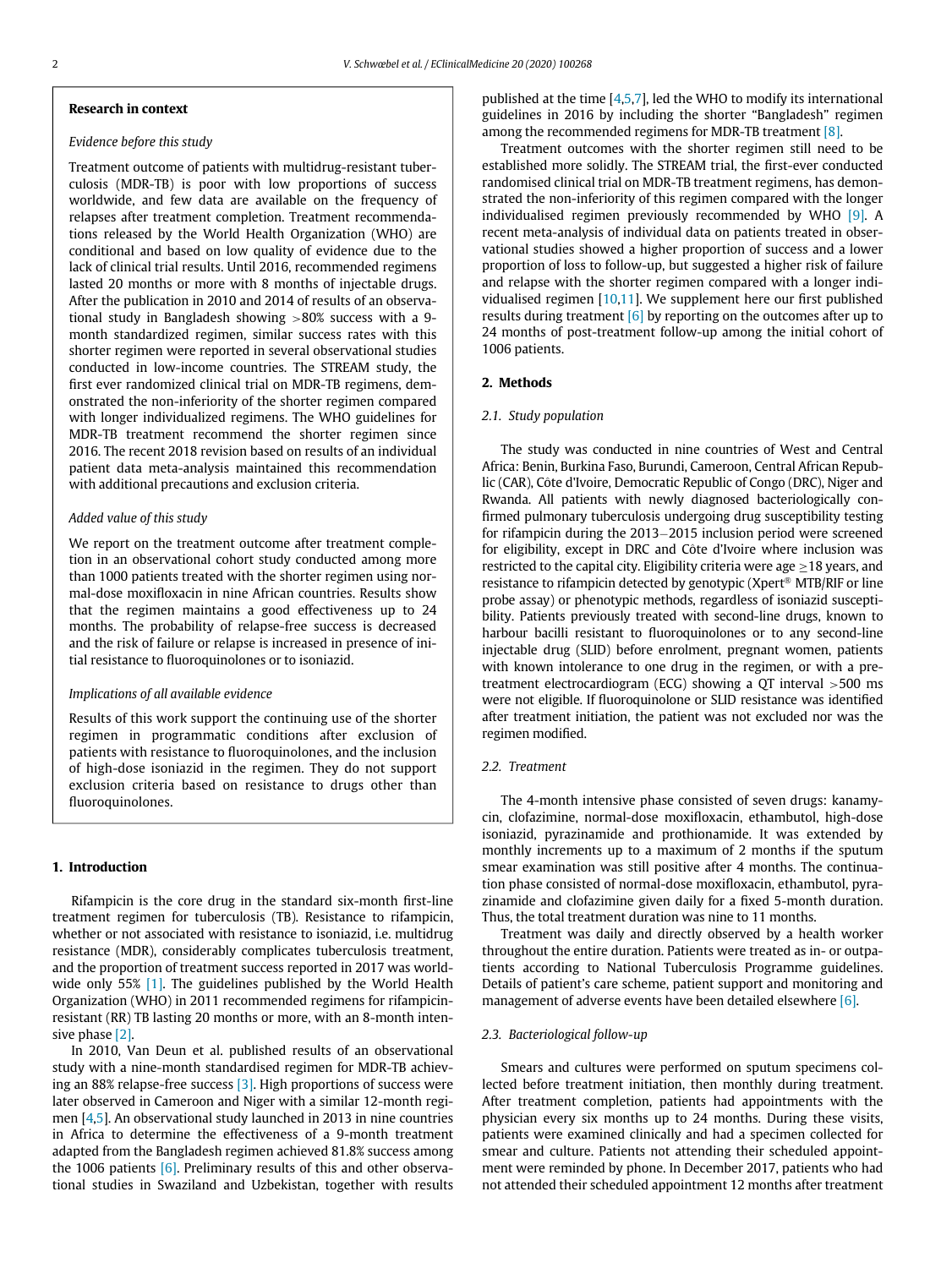completion were actively searched for by phone and information on the main reason for not attending the appointment (death, refusal to attend, or not found) was recorded.

Drug susceptibility testing (DST) to first- and second-line drugs had to be performed on the initial positive culture and on any culture found positive after six months (both during or after treatment). DST was done in national reference laboratories and in two supranational reference laboratories (SRL): in Milan for Côte d'Ivoire and Burkina Faso, and in Antwerp for the seven other countries. Strains of only 585 patients (58%) could be tested in the SRL mainly because airlines refused to transport any biological specimen during the  $2014-2015$ Ebola epidemic.

DST was performed phenotypically and/or genotypically (line probe assay and targeted Sanger sequencing) for rifampicin, fluoroquinolones, SLID, isoniazid and ethionamide/prothionamide (inhA mutations), genotypically only for pyrazinamide (pncA mutations), and phenotypically only for ethambutol. Phenotypic test results followed the WHO definitions of critical concentrations. [\[12\]](#page-7-11). We defined highlevel fluoroquinolone resistance if the minimum inhibitory concentration to ofloxacin was  $>=8 \text{ mg/L}$  or there were certain gyrase mutations that are known to confer high-level resistance [[12](#page-7-11)[,13](#page-7-12)]. At country level, rifampicin susceptibility was mostly determined genotypically, and DST for other drugs mostly phenotypically. In case of discordance, the SRL result overrode that of the national laboratory, and a phenotypic result at the SRL overrode a molecular result, except for rifampicin for which a genotypic result defined inclusion.

Comparison of the initial strain with any strain isolated after six months was performed at the SRL whenever possible by spoligotyping or whole genome multilocus sequence typing [\[14](#page-7-13)[,15](#page-7-14)].

#### 2.4. Definitions

Treatment outcome was defined according to the 2013 WHO reporting framework definitions [\[16\]](#page-7-15) except for failure and cure because of the short treatment duration. Failure was defined by any positive culture after six months during treatment, except when preceded by one negative and followed by at least two negative and no other subsequent positive culture, i.e. isolated positive culture [\[17\].](#page-7-16) Cure was defined as treatment completed without evidence of failure, and three or more consecutive negative cultures taken at least 30 days apart at any time during treatment, i.e. not necessarily after the intensive phase. Negative cultures obtained during post-treatment followup were also counted to contribute to the definition of cure.

Relapse was defined by a positive culture in a patient previously declared cured or treatment completed at the end of treatment, except for cases in which initial and post-treatment (recurrent) strains were found to have different profiles by spoligotyping or whole genome sequencing. Such cases were defined as reinfection disease rather than relapse.

Relapse-free success was defined as cure or treatment completion without evidence of relapse at the end of post-treatment follow-up.

## 2.5. Data management

Data were collected on standardised forms and registers specifically designed for the study, and entered in an EpiData Entry anonymous database (Version 3.1 EpiData Association, [\(http://www.epidata.](http://www.epidata.dk) [dk](http://www.epidata.dk)). Data were double-entered on two occasions: in 2017 [\[6\]](#page-7-5) and again after all patients had completed follow-up. Any identified discordance was resolved through verification in the original paper record.

#### 2.6. Statistical analysis

We used EpiData Analysis (Version 2.2.2.187, [http://www.epidata.dk\)](http://www.epidata.dk) for dataset restructuring, univariate and bivariate analyses, and R (Version 3.6.0, [http://www.r-project.org\)](http://www.r-project.org) for time-to-event data analysis.

Relevant endpoints were evaluated in three time-to-event analyses: (1) overall treatment success, (2) bacteriological treatment success, and (3) deaths during observation. All outcome probabilities were determined by the Kaplan–Meier estimator. The initial population at risk were all eligible patients who received at least one dose of the regimen. The observation time was censored at 33 months following treatment start. In the first analysis aiming to determine treatment success, loss to follow-up after treatment completion was treated as censored while loss to follow-up and death during treatment were treated as events following international definitions for tuberculosis treatment outcomes  $[16]$ . In the second and third analyses aiming to obtain a correct estimator for unfavourable bacteriological outcome (failure or relapse) and for death throughout observation, only these were treated as events while all other outcomes were treated as censored.

Outcomes were described and analysed according to patient's characteristics (age, sex, HIV status, body mass index and extent of lung lesions) and initial susceptibility to all drugs except clofazimine.

To ascertain factors potentially associated with the three respective events, Cox proportional hazard models were constructed by stepwise elimination of variables driven by z score probability. Because values were missing for a large proportion of cases for certain variables (notably drug susceptibility tests), missing data were retained as an analysed stratum to reduce the risk of selection bias but were not usually reported specifically.

## 2.7. Ethics

The study protocol was approved by The Union Ethics Advisory Group and by each country's ethics committee. Eligible patients accepting to participate were enrolled after informed consent.

Patients who were excluded from the study or declined to be enrolled were treated according to national or WHO guidelines, and patients who failed or relapsed were offered treatment following their DST pattern according to WHO recommendations [\[2\]](#page-7-1).

## 3. Results

## 3.1. Follow-up

Of the 1006 enrolled patients, 565 (56.2%) had MDR-TB, 101 (10.0%) had RR/isoniazid-susceptible TB, and 340 (33.8%) had RR TB and no isoniazid DST result.

Among these 1006, 823 had treatment success assessed at completion of treatment. After treatment completion, 558 of them (67.8%) had one or more culture results available 6 months or later during posttreatment follow-up, 471 patients (57.2%) 12 months or later, 264 (32.1%) 18 months or later and 160 (19.4%) at 24 months. The median duration of follow-up was 15.9 months (range  $0.2-36.6$ ; mean  $16.5$ ) among the 558 patients with at least one follow-up culture result.

The proportion of patients with follow-up culture results did not significantly differ according to patient's age group, sex, underweight (defined as body mass index <18.5), extent of lung lesions and HIV status, but differed widely according to their country of enrolment, ranging from 48% in Côte d'Ivoire to 96.4% in Burundi [\(Table 1](#page-3-0)).

Among the 265 patients with no follow-up culture result, reasons retrieved by the telephone survey were: death for 51 patients (19.2%), and refusal to attend or to provide sputum specimen for 58 (21.9%), while the remaining 156 (58.9%) could not be found.

#### 3.2. Relapse-free treatment success

Fifteen patients had a recurrent episode evidenced by a positive culture during post-treatment follow-up. Five pairs of initial and recurrent strains were available at the SRL. The genotypic comparison was interpretable for three of these pairs: profiles were identical for two, and different for one. After exclusion of the latter episode, 14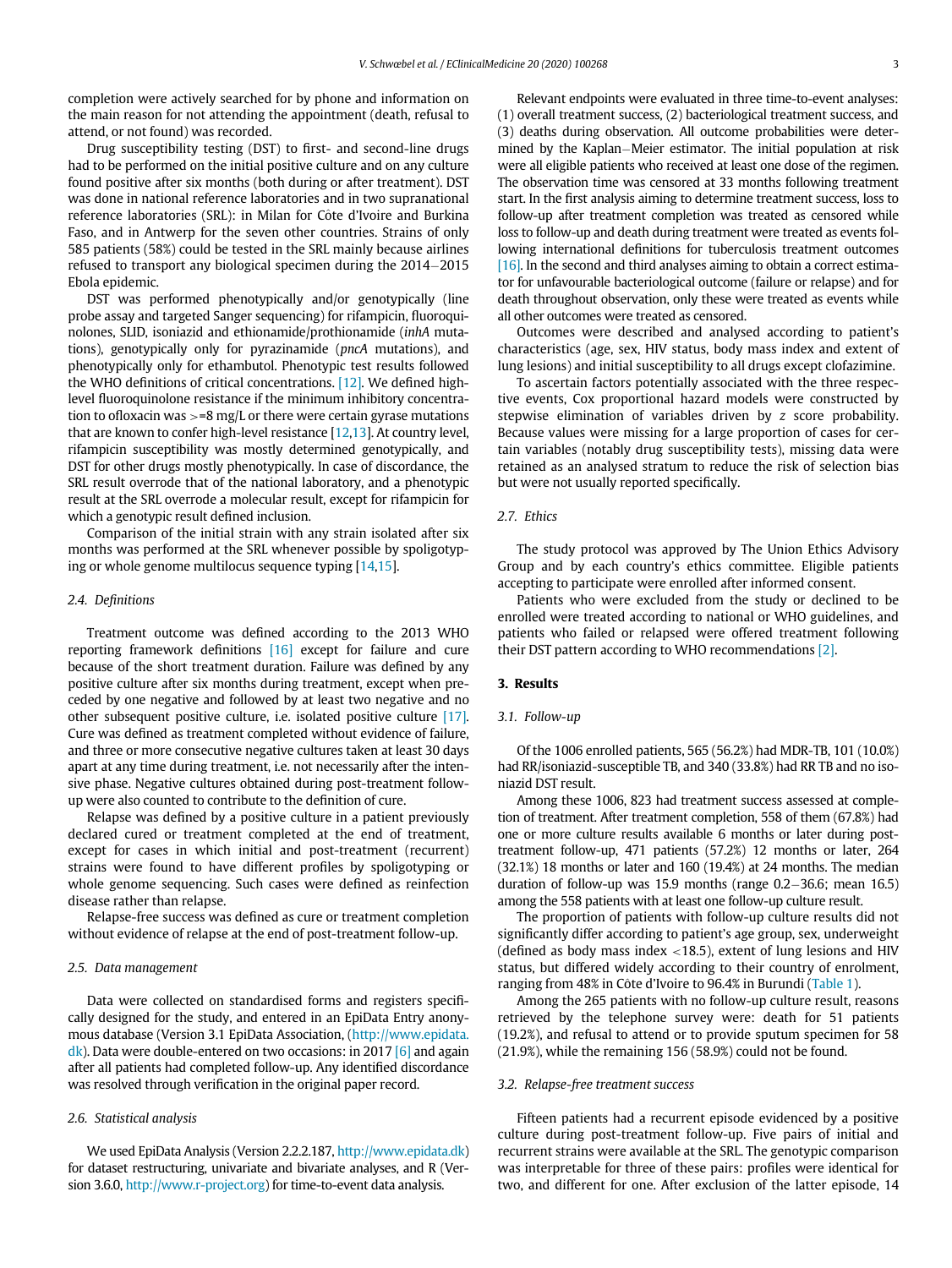## <span id="page-3-0"></span>Table 1

Patients enrolled in the nine-country study with treatment success assessed at the end of treatment, and with at least one culture result available during post-treatment follow-up.

| Patients characteristics      |                          | Total            | Successfully treated | With $>=1$ follow-up culture |      | P-value      |
|-------------------------------|--------------------------|------------------|----------------------|------------------------------|------|--------------|
|                               |                          | $\boldsymbol{N}$ | $\boldsymbol{N}$     | n                            | $\%$ |              |
| Country                       |                          |                  |                      |                              |      | ${<}10^{-3}$ |
|                               | <b>Burkina Faso</b>      | 34               | 29                   | 27                           | 93.1 |              |
|                               | Burundi                  | 61               | 56                   | 54                           | 96.4 |              |
|                               | Benin                    | 29               | 25                   | 24                           | 96.0 |              |
|                               | <b>DRC</b>               | 301              | 242                  | 129                          | 53.3 |              |
|                               | CAR                      | 45               | 36                   | 29                           | 80.6 |              |
|                               | Côte d'Ivoire            | 260              | 207                  | 100                          | 48.3 |              |
|                               | Cameroon                 | 176              | 149                  | 130                          | 87.2 |              |
|                               | Niger                    | 62               | 48                   | 44                           | 91.7 |              |
|                               | Rwanda                   | 38               | 31                   | 21                           | 67.7 |              |
| Sex                           |                          |                  |                      |                              |      | 0.300        |
|                               | Female                   | 338              | 275                  | 193                          | 70.2 |              |
|                               | Male                     | 668              | 548                  | 365                          | 66.6 |              |
| Age group                     |                          |                  |                      |                              |      | 0.196        |
|                               | $18 - 24$ years          | 186              | 153                  | 107                          | 69.9 |              |
|                               | $25 - 34$ years          | 351              | 285                  | 183                          | 64.2 |              |
|                               | $35 - 44$ years          | 269              | 228                  | 157                          | 68.9 |              |
|                               | $45 - 54$ years          | 141              | 117                  | 78                           | 66.7 |              |
|                               | $55-64$ years            | 37               | 26                   | 23                           | 88.5 |              |
|                               | $> = 65$ years           | 22               | 14                   | 10                           | 71.4 |              |
| <b>HIV</b> status             |                          |                  |                      |                              |      | 0.190        |
|                               | Positive                 | 200              | 145                  | 105                          | 72.4 |              |
|                               | Negative                 | 806              | 678                  | 453                          | 66.8 |              |
| BMI                           |                          |                  |                      |                              |      | 0.208        |
|                               | < 16.0                   | 211              | 157                  | 107                          | 68.2 |              |
|                               | $16.0 - 16.9$            | 132              | 102                  | 67                           | 65.7 |              |
|                               | $17.0 - 18.4$            | 220              | 180                  | 114                          | 63.3 |              |
|                               | $18.5 - 24.4$            | 420              | 366                  | 258                          | 70.5 |              |
|                               | $>=25.0$                 | 17               | 14                   | 11                           | 78.6 |              |
|                               | Missing                  | 6                | 4                    | $\mathbf{1}$                 | 25.0 |              |
| <b>Extent of lung lesions</b> |                          |                  |                      |                              |      | 0.144        |
|                               | $< 50\%$                 | 331              | 278                  | 182                          | 65.5 |              |
|                               | $> = 50%$                | 617              | 500                  | 350                          | 70.0 |              |
|                               | Missing                  | 58               | 500                  | 26                           | 57.8 |              |
| Category                      |                          |                  |                      |                              |      | 0.240        |
|                               | New case                 | 134              | 109                  | 67                           | 61.5 |              |
|                               | Retreatment <sup>a</sup> | 850              | 693                  | 475                          | 68.5 |              |
|                               | Other                    | 22               | 21                   | 16                           | 76.2 |              |
| Total                         |                          | 1006             | 823                  | 558                          | 67.8 |              |

BMI: body mass index in  $\text{kg/m}^2$ .

a Including 236 relapses after first-line treatment and 589 failures of first-line treatment.

<span id="page-3-2"></span>patients met the definition of relapse. The median interval between treatment completion and relapse was 8.3 months, ranging from 3.6 to 21.1 months; 12 (85.7%) occurred within 13 months ([Fig. 1\)](#page-3-1).

The relapse-free treatment success among the cohort of 1006 patients was  $79.3\%$  (95% confidence interval [CI]  $76.6-82.0\%$ ) ([Fig. 2](#page-4-0)). After stratification, the success was  $80.9\%$  (95% CI 78.0–84.0%) among

<span id="page-3-1"></span>

Fig. 1. Time to diagnosis of relapse after treatment completion.

HIV-negative and  $72.5\%$  (95% CI 66.5-78.9%) among HIV-positive patients (logrank test for difference in survival curves 0.0005).

Factors significantly associated with the probability of relapsefree success in the Cox model after stepwise elimination were HIV status, underweight, initial fluroquinolone, and initial isoniazid resistance. Because HIV status was shown to violate the proportionality assumption, the model was stratified by HIV. In this final model, underweight and initial fluoroquinolone resistance were significantly associated with an unfavourable outcome among HIV-negative, while underweight remained the only significant risk factor for HIV-positive patients [\(Table 2\)](#page-4-1).

## 3.3. Unfavourable bacteriological outcome

All relapses occurred among HIV-negative patients. Patients who relapsed did not differ significantly from patients who failed according to any of their baseline characteristics or initial drug susceptibility; none had initial resistance to SLID and one had high-level fluoroquinolone resistance [\(Table 3](#page-5-0)). The 60 failures and the 14 relapses were thus combined into a single category of unfavourable bacteriological outcome. The Kaplan-Meier estimator of unfavourable bacteriological outcome frequency was 9.6% (95% CI 7.3%-11.8%) overall. It was non-significantly higher among HIV-negative than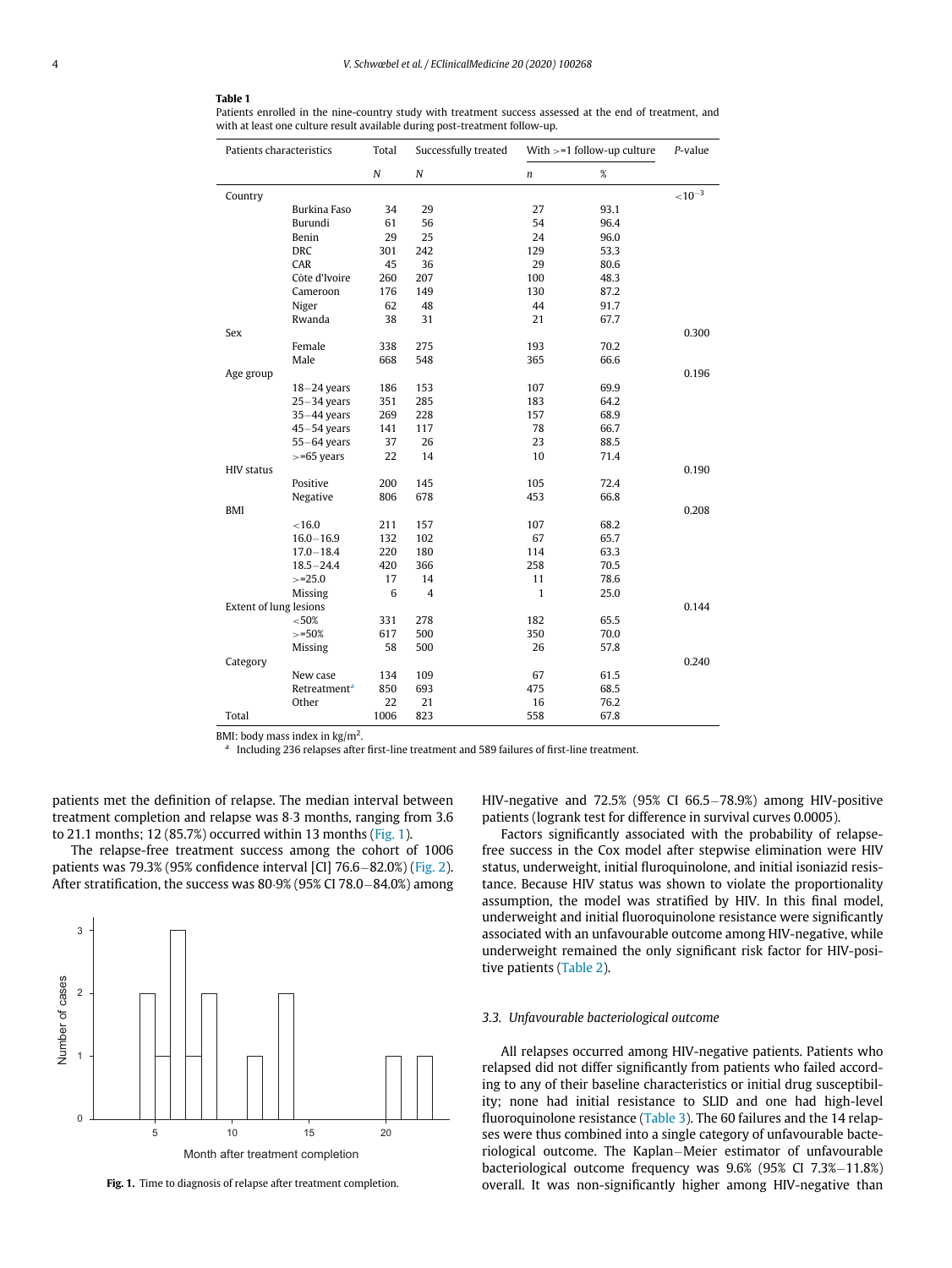<span id="page-4-0"></span>

Fig. 2. Kaplan-Meier successful treatment outcome probability from treatment start to end of post-treatment follow-up period. LTFU: lost to follow-up.

#### <span id="page-4-1"></span>Table 2

Adjusted hazard ratios for unfavourable outcome, failure/relapse, and death throughout observation, stratified by HIV status where proportionality assumption is unmet. All 1006 patients, strata for missing values not displayed.

| Characteristic                    | HIV negative     |                | <b>HIV</b> positive |                 | Total            |                |
|-----------------------------------|------------------|----------------|---------------------|-----------------|------------------|----------------|
|                                   | Ahr <sup>d</sup> | 95% ci         | ahr <sup>d</sup>    | 95% ci          | ahr <sup>d</sup> | 95% ci         |
| Unfavourable outcome <sup>a</sup> |                  |                |                     |                 |                  |                |
| BMI < 18.5                        | 1.6              | $(1.1 - 2.3)$  | 2.9                 | $(1.6 - 5.5)$   | 1.8 <sup>e</sup> | $(1.4 - 2.5)$  |
| FLO resistance                    | 2.6              | $(1.4 - 5.1)$  | 1.8                 | $(0.44 - 7.8)$  | 2.3 <sup>e</sup> | $(1.3 - 4.2)$  |
| <b>INH</b> resistance             | 1.7              | $(0.82 - 3.5)$ | 2.4                 | $(0.84 - 6.6)$  | 1.9 <sup>e</sup> | $(1.02 - 3.4)$ |
| Failure/relapse <sup>b</sup>      |                  |                |                     |                 |                  |                |
| BMI < 18.5                        |                  |                |                     |                 | 2.0              | $(1.2 - 3.2)$  |
| FLO resistance                    |                  |                |                     |                 | 6.8              | $(3.5 - 13.2)$ |
| <b>INH</b> resistance             |                  |                |                     |                 | 9.4              | $(1.3 - 68.0)$ |
| SLID resistance                   |                  |                |                     |                 | 0.27             | $(0.04 - 2.0)$ |
| Death <sup>c</sup>                |                  |                |                     |                 |                  |                |
| BMI < 18.5                        | 1.6              | $(1.03 - 2.6)$ | 2.2                 | $(1.3 - 3.8)$   | 1.7 <sup>e</sup> | $(1.2 - 2.5)$  |
| Lung lesions $>50\%$              | $2.5\,$          | $(1.4 - 4.5)$  | 1.07                | $(0.60 - 1.9)$  | 1.6 <sup>e</sup> | $(1.06 - 2.3)$ |
| SLID resistance                   | 6.1              | $(2.4 - 15.8)$ | 1.7                 | $(0.23 - 12.6)$ | $3.6^\circ$      | $(1.6 - 8.3)$  |

BMI: body mass index (in kg/m<sup>2</sup>); FLQ: fluoroquinolone; INH: isoniazid; SLID: second-line injectable drug; CI: confidence interval.

<span id="page-4-3"></span>Unfavourable outcome (death during treatment, lost to follow-up during treatment, failure during treatment, or relapse) vs relapse-free success among all 1006 patients. Not shown are the strata with missing information for the respective variable.

<span id="page-4-5"></span>Failure during treatment or relapse during follow-up. Death throughout observation, and lost to follow-up throughout observation are censored. Not shown are the strata with missing information for the respective variable.

<span id="page-4-6"></span>Death throughout observation. Failure during treatment, relapse, and lost to follow-up throughout observation are censored Not shown are the strata with missing information for the respective variable.

<span id="page-4-2"></span>aHR: adjusted hazard ratio calculated from a Cox proportional hazard model using variables after stepwise elimination. Adjusted refers to the listed other variables for each characteristic.

<span id="page-4-4"></span><sup>e</sup> The calculation of hazard ratios on the total is calculated by excluding HIV from the model as it violates the assumption of proportionality.

among HIV-positive patients ([Fig. 3\)](#page-5-1): 10.4% (95% CI 7.7%-13.0%) vs 5.8% (95% CI 2.0%-9.4%).

DST could be performed for the four relapsing patients with available pairs of strains: two patients acquired fluoroquinolone resistance and one acquired pyrazinamide resistance. Among all patients with initial drug susceptibility, nine patients with failure or relapse among 571 (1.6%) acquired high-level resistance to fluoroquinolones, 6/581 (1.0%) to SLID, 1/101 (1.0%) to isoniazid and 2/184 (1.1%) to pyrazinamide. Three additional patients with initial low-level resistance to fluoroquinolones acquired high-level resistance during treatment.

Four factors (body mass index, initial resistance to fluoroquinolone, isoniazid and second-line injectable drugs) were retained in the final Cox model for the probability of unfavourable bacteriological outcome, among which three significantly increased the risk of failure/relapse: underweight, and initial resistance to fluoroquinolone and to isoniazid ([Table 2\)](#page-4-1).

#### 3.4. Death throughout observation

A total of 79 deaths of any cause were reported during treatment. In addition, 73 deaths occurring after successful treatment completion were reported either spontaneously by the patient's family or through the 2017 phone survey. The Kaplan-Meier estimate of death frequency during treatment was 8.6% [95 CI 7.4%-11.2]) and the cumulative probability of death throughout observation was 31.8%  $(95\%$  CI 21.9-40.4%).

The probability of death differed widely according to HIV status. By the end of treatment, the probability of death was  $5.0\%$  (95% CI 3.5-6.6%) among HIV-negative and 19⋅8% (95% CI 14.1-25.1%) among the HIV-positive patients ([Fig. 4\)](#page-6-0). As previously reported  $[6]$ , this excess of deaths largely explained the lower treatment success among HIV-positive patients as compared to HIV-negative ones [\(Fig. 2](#page-4-0)). Deaths during follow-up occurred continuously throughout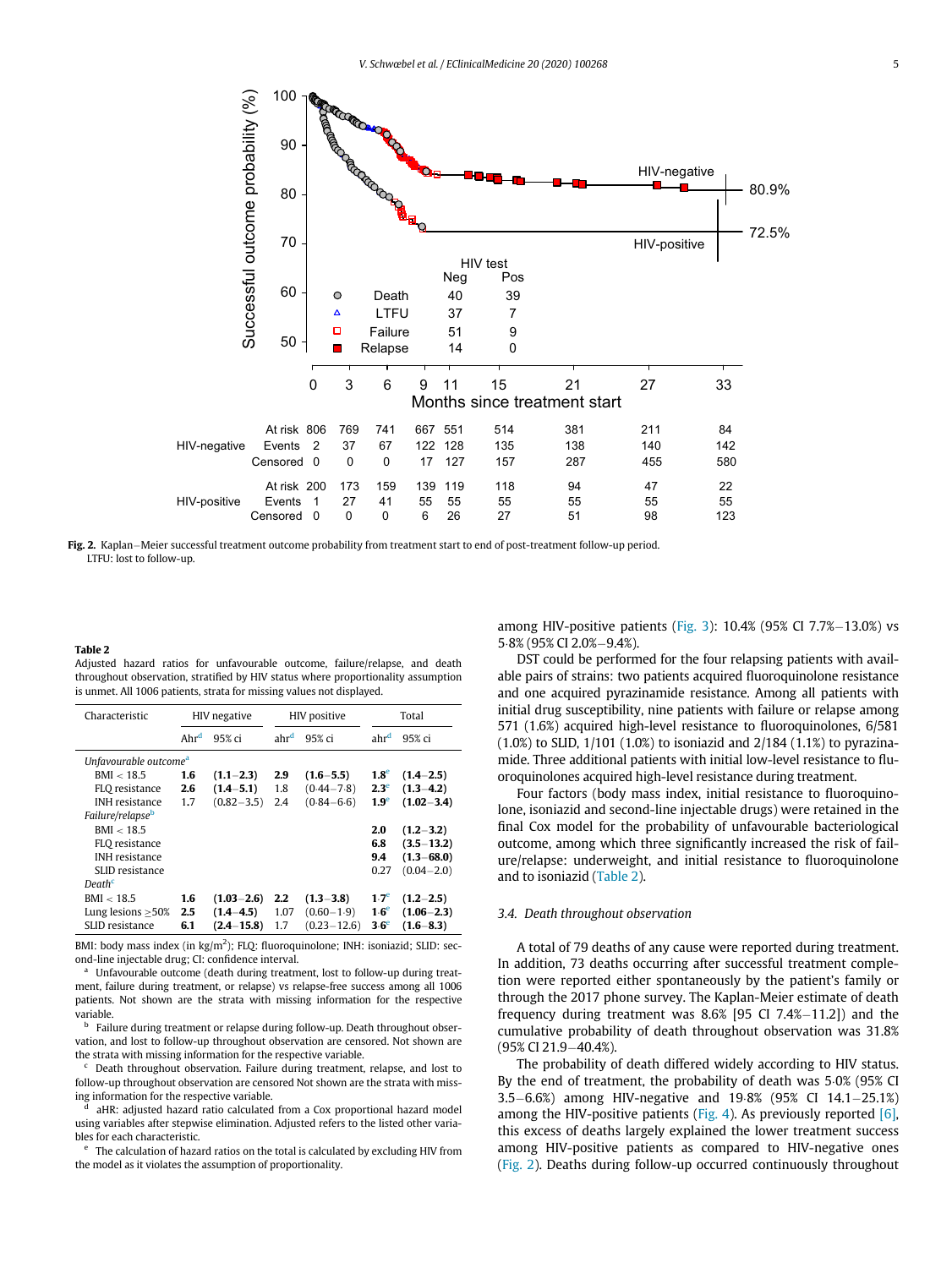<span id="page-5-0"></span>

| Table 3                                               |
|-------------------------------------------------------|
| Characteristics of patients with failure and relapse. |

| Characteristic            |                      |                | Failure |                | Relapse | P-value      |
|---------------------------|----------------------|----------------|---------|----------------|---------|--------------|
|                           |                      | N              | %       | N              | %       |              |
| Total                     |                      | 60             | 100.0   | 14             | 100.0   |              |
| Sex                       | Male                 | 39             | 65.0    | 11             | 78.6    | 0.33         |
|                           | Female               | 21             | 35.0    | 3              | 21.4    |              |
| Age (years) <sup>a</sup>  | $> = 35$             | 38             | 63.3    | 10             | 71.4    | 0.57         |
|                           | $35$                 | 22             | 36.7    | $\overline{4}$ | 28.6    |              |
| <b>HIV</b> status         | Negative             | 51             | 85.0    | 14             | 100.0   | 0.12         |
|                           | Positive             | 9              | 15.0    | $\Omega$       | 0.0     |              |
| Category                  | <b>New</b>           | 55             | 91.7    | 13             | 92.9    | 0.88         |
|                           | Retreatment          | 5              | 8.3     | 1              | 7.1     |              |
| <b>BMI</b>                | >18.5                | 20             | 33.3    | 3              | 21.4    | 0.39         |
|                           | < 18.5               | 40             | 66.7    | 11             | 78.6    |              |
| Lung lesions <sup>b</sup> | < 50%                | 16             | 27.1    | 2              | 13.3    | 0.32         |
|                           | >50%                 | 43             | 72.9    | 12             | 85.7    |              |
| FLO                       | Susceptible          | 32             | 76.2    | 11             | 91.7    | 0.47         |
|                           | Low-level resistant  | $\overline{2}$ | 4.8     | $\Omega$       | 0.0     |              |
|                           | High-level resistant | 8              | 19.0    | 1              | 8.3     |              |
| <b>SLID</b>               | Susceptible          | 43             | 97.7    | 12             | 100.0   | 1            |
|                           | Resistant            | 1              | 2.3     | $\Omega$       | 0.0     |              |
| <b>INH</b>                | Susceptible          | 1              | 2.2     | $\Omega$       | 0.0     | $\mathbf{1}$ |
|                           | Resistant            | 44             | 97.8    | 11             | 100.0   |              |
| PZA                       | Susceptible          | 9              | 33.3    | $\overline{2}$ | 33.3    | 1            |
|                           | Resistant            | 18             | 66.7    | 4              | 66.7    |              |
| <b>PTH</b>                | Susceptible          | $\overline{2}$ | 12.5    | $\theta$       | 0.0     | $\mathbf{1}$ |
|                           | Resistant            | 14             | 87.5    | 5              | 100.0   |              |
| <b>EMB</b>                | Susceptible          | 1              | 12.5    | $\Omega$       | 0.0     | 1            |
|                           | Resistant            | 7              | 87.5    | 1              | 100.0   |              |

BMI: body mass index in kg/m<sup>2</sup>; FLQ: fluoroquinolones; SLID: second-line injectable drugs; INH: isoniazid; PZA: pyrazinamide; PTH: prothionamide/ethionamide; EMB: ethambutol.

Numbers do not add up to column totals if there are missing data. The percentages refer to the displayed values excluding any missing. This is the case for Lung lesions among failures and for all drug susceptibility test results.

<span id="page-5-3"></span><span id="page-5-2"></span>Mean (median) age  $33.9$   $(31.0)$  and  $30.8$   $(28.0)$  for failure and relapse cases, respectively.

<span id="page-5-1"></span><sup>b</sup> Each lung has been divided into three zones (superior, middle, inferior) by dividing the space between apex and hemi-diaphragm into three. The extent of lung lesions is defined as the proportion of zones affected among the 6 zones.

the post-treatment phase. The cumulative Kaplan–Meier probability of death among HIV-negative and -positive patients was respectively 28.9% (95% CI 16.8-39.2%) and 39.3% (95% CI 27.8-48.9%) [\(Fig. 4](#page-6-0)).

Factors significantly associated with the probability of death throughout observation in the Cox model were HIV status, underweight, extent of lung lesions and initial resistance to second-line injectable drugs. After stratification by HIV status because of violation of the proportionality assumption, underweight, extent of lung lesions and initial resistance to second-line injectable drugs remained significantly associated with the risk of dying throughout observation among HIV-negative, while underweight remained the only significant risk factor for HIV-positive patients [\(Table 2](#page-4-1)).

# 4. Discussion

The treatment outcome with the shorter regimen remained good after up to 24 months of post-treatment follow-up with 79.3% (95% CI 76.6-82.0%) of relapse-free success overall in our cohort of more than 1000 patients. A few patients were found to relapse after completing treatment, giving a combined failure and relapse probability of 9.6% (95% CI 7.3 $-11.8%$ ) overall. These results are very close to those in the STREAM trial [\[9\]](#page-7-8). Despite the efforts made to actively search for patients and bring them back into observation, not all completed the scheduled 24 months of post-treatment follow-up, and only 57.2% were followed for at least 12 months. This may have led to underestimate the number of relapses. Although relapse and acquisition of resistance was infrequent, results contrast with the absence of relapse and the absence or very low frequency of acquired resistance previously reported in Cameroon, Niger and Bangladesh [[4](#page-7-3)[,5](#page-7-4)[,7](#page-7-6)[,18](#page-7-17)] where gatifloxacin was used instead of the normal dose of moxifloxacin used in this and the STREAM study. Because the fluoroquinolone is the core drug of the shorter regimen, the choice of the fluoroquinolone may explain these differences [\[19\]](#page-7-18). The activity of gatifloxacin is higher than that of moxifloxacin [\[13\]](#page-7-12) and gatifloxacin has been found to be associated with lower risk of failure/relapse compared to moxifloxacin [\[20](#page-7-19)[,21](#page-7-20)].



Fig. 3. Kaplan–Meier estimate of failure and relapse among patients on the 9-month MDR treatment, by HIV status, nine African countries.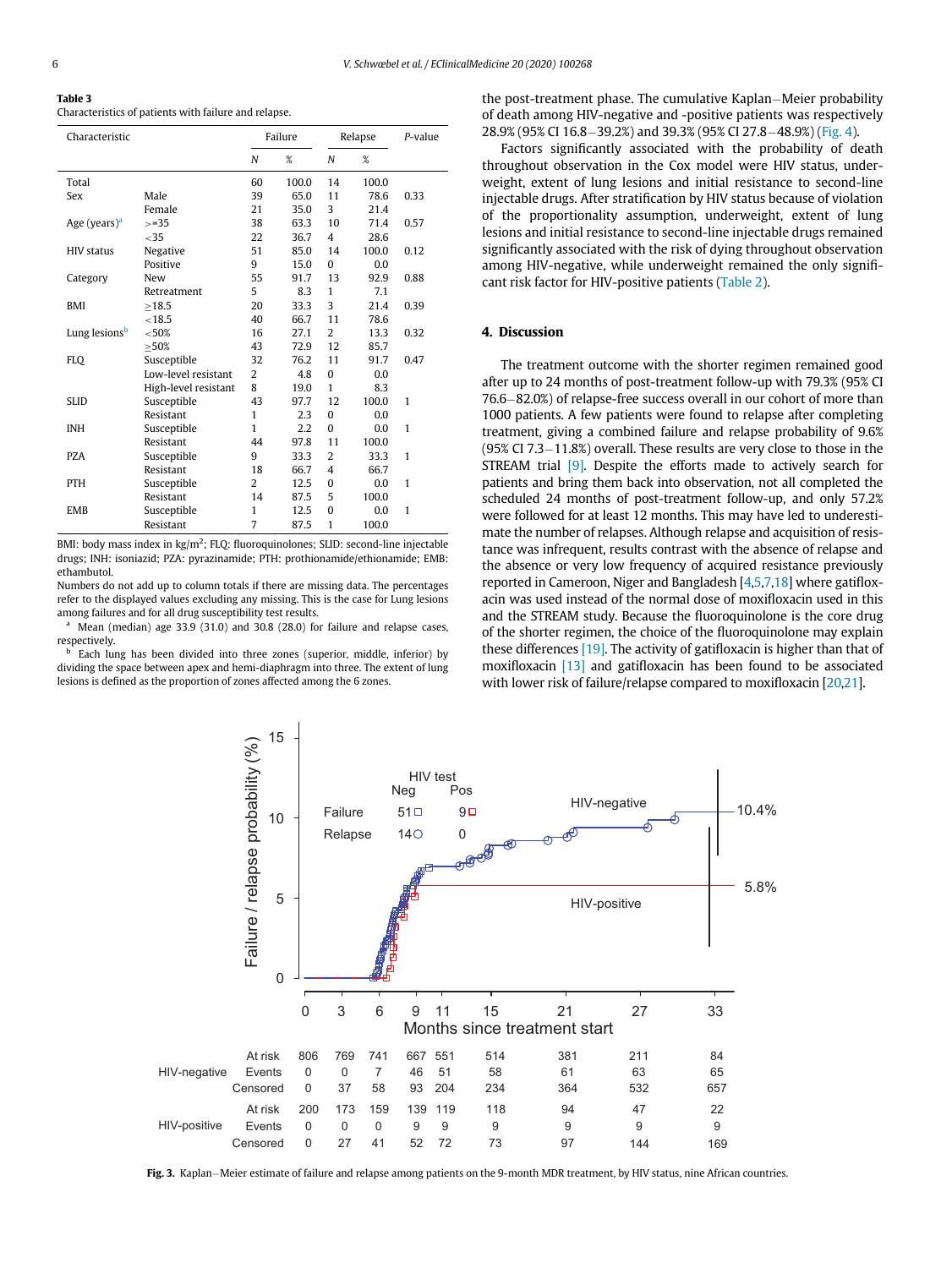<span id="page-6-0"></span>

Fig. 4. Kaplan–Meier probability of death throughout observation among patients on the 9-month MDR treatment, nine African countries. On tx = during treatment; on fup: during follow-up (after treatment completion).

The characteristics of patients who relapsed were very similar to those of patients with treatment failure, and both groups were diagnosed only a few months apart. The occurrence of relapses within the first year after treatment completion has been commonly observed in clinical trials, suggesting that early recurrences are actually "missed failures" [\[22\]](#page-7-21). This supports their combination into a single group of unfavourable bacteriological outcome.

Initial fluoroquinolone and isoniazid resistance were significant predictors of an unfavourable bacteriological outcome. These results are consistent with our previous findings and with data from Bangladesh and other settings showing a much higher risk of unfavourable bacteriological outcome in presence of  $-$  notably high-level  $-$  fluoroquinolone resistance  $[4-7,21]$  $[4-7,21]$  $[4-7,21]$  $[4-7,21]$  $[4-7,21]$ . Similarly, the risk of any unfavourable outcome was significantly increased for patients with fluoroquinolone or isoniazid resistance. Since isoniazid resistance was prevalent in 85% of the patients, their outcomes were very close to the cohort average, while the 15% patients harbouring isoniazid-susceptible strains had better than average outcomes. Results probably reflect the use of high-dose isoniazid in the regimen, which has been reported to improve outcomes in the treatment of MDR-TB [\[23\]](#page-7-22).

Pyrazinamide, prothionamide and ethambutol resistance had no impact on the bacteriological outcome. The impact of resistance to these drugs on outcomes of the shorter regimen remains under debate. Reliability of DST results for these drugs is poor, particularly for prothionamide and ethambutol, and basing treatment decisions on these results is not currently recommended [\[12](#page-7-11)[,24](#page-7-23)]. Pyrazinamide resistance has been reported to increase the risk of an unfavourable bacteriological outcome with the shorter regimen in one of the subgroup analysis of the STREAM study  $[9]$ , and in a meta-analysis  $[21]$ but was found to have a negative effect only for patients with fluoroquinolone-resistant strains in Bangladesh [\[7\].](#page-7-6) A negative effect of prothionamide and ethambutol resistance has been reported in one recent analysis based on individual patient data [[10,](#page-7-9)[11\]](#page-7-10), but not in prospective studies. The role of these drugs is probably limited to protect against the acquisition of resistance to the core drug of the regimen, i.e. the fluoroquinolone, and is thus likely to be essential only if all other companion drugs are ineffective [\[19\]](#page-7-18).

Very few studies have reported on the risk of death after success of MDR-TB treatment in low-income settings. By definition none of the deaths was preceded by bacteriological evidence of failure or relapse. We cannot exclude that some of the deaths were due to relapses. However, neither fluoroquinolone nor isoniazid resistance, which were strong risk factors for unfavourable bacteriological outcome, were found to increase the risk of death. This, together with the timing of deaths with no clustering within the first year after treatment completion as opposed to relapses, makes it unlikely that these patients succumbed to undiagnosed tuberculosis. The higher mortality among the very few patients (15) harbouring SLID resistant strains remains unexplained. HIV infection, low body mass index, and initial radiographic extent were found to be independently associated with a higher risk of death. These factors have already been identified as risk factors for death during treatment in this cohort [\[6\]](#page-7-5), similarly to other studies of MDR-TB patients  $[25-28]$  $[25-28]$ . Mortality after successful TB treatment is known to be higher than in the general population, and is most probably attributable to severe respiratory sequelae of TB or to causes not related to TB, particularly opportunistic infections among HIV-infected patients [[29](#page-7-25)[,30\]](#page-7-26).

Our results have several limitations. Our inability to obtain a more complete post-treatment follow-up, with large inter-country variations, may have led to underestimating the number of relapses. Difficulties in performing cultures due to obstacles frequently encountered in resource-limited settings may also have led to underestimating the frequency of failures and relapses. These difficulties have been minimised by using a definition of failure based on a positive culture at or beyond six months of treatment. The definition is both reliable and applicable in low- and middle-income settings with a few adaptations [\[31\]](#page-7-27). Data on initial DST results were incomplete, particularly for pyrazinamide, prothionamide and ethambutol. However, this is not a likely source of bias since this incompleteness was due to an external cause (refusal of airlines to transport specimen) unrelated to any patient characteristic.

We conclude that the shorter regimen used under programmatic conditions retained its good effectiveness up to two years beyond treatment completion. The results reinforce the WHO recommendation to use this regimen in patients with rifampicin-resistant tuberculosis likely to be susceptible to the newest generation of fluoroquinolones. They do not